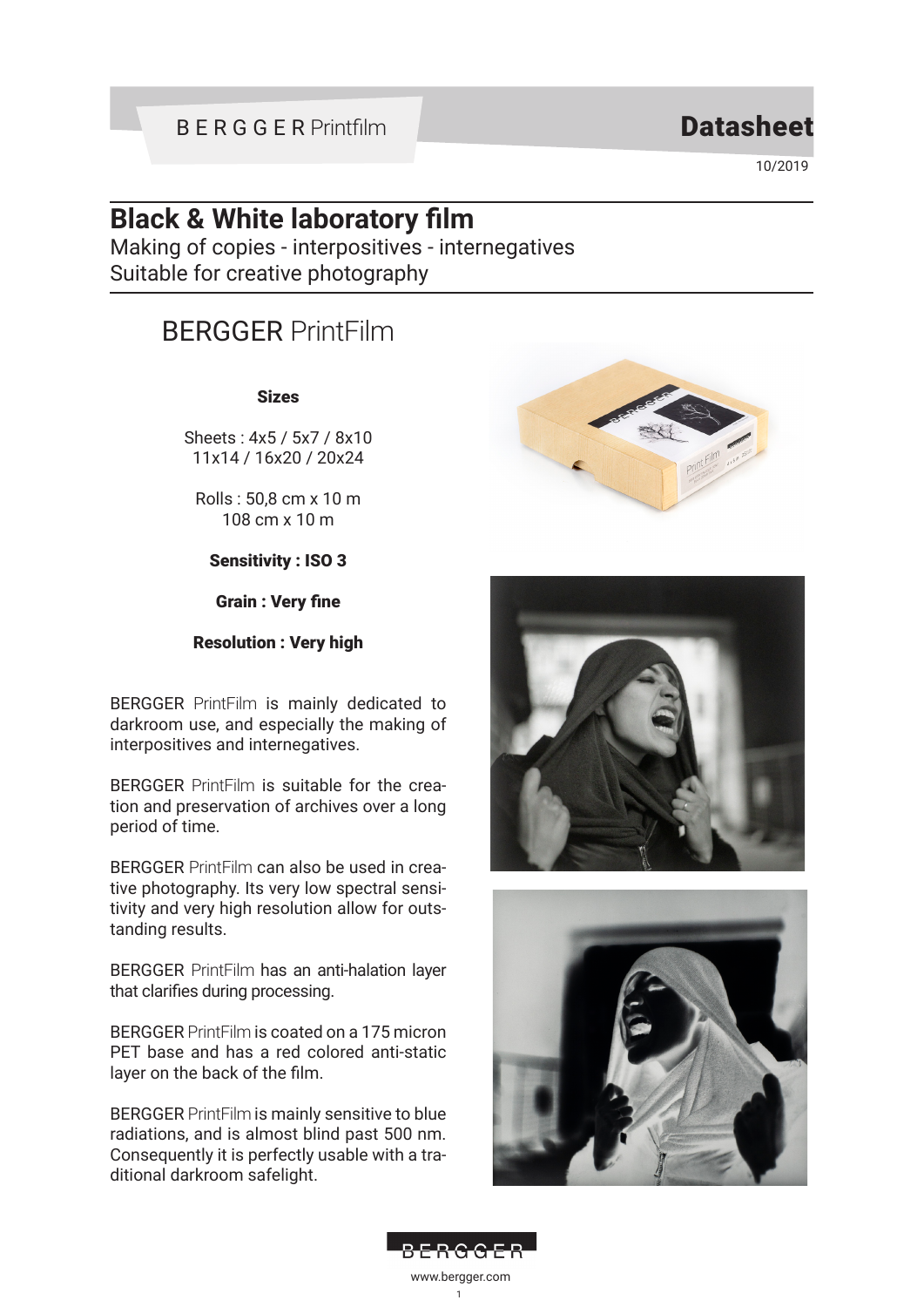10/2019

# Film structure

BERGGER PrintFilm is composed of a yellow-tinted emulsion which is resistant to scratches.

BERGGER Printfilm has an anti-halation layer that clarifies during processing. It is located directly under the emulsion and ensures a very high resolution.

BERGGER Printfilm has an anti-static layer that protects against static.



### Spectral sensitivity



BERGGER PrintFilm is a film sensitive only to

# **Sensitometry**

The film can be processed in every film or paper developer. Development times depend on the result expected by the user.



*Evolution of the contrast index of Print Film as a function of processing time in D76 stock (22°C)*

# **Processing**

PRINT FILM can be processed manually or using automated processors, including rotary ones.

### Safelight Recommendations

It is recommended to use safety light type IL-FORD 904 or 906, with a maximum power of 15W, at a minimum distance of 1m20.

### Agitation

For a treatment in a tray, it is recommended to agitate continuously, in order to avoid uneven development.